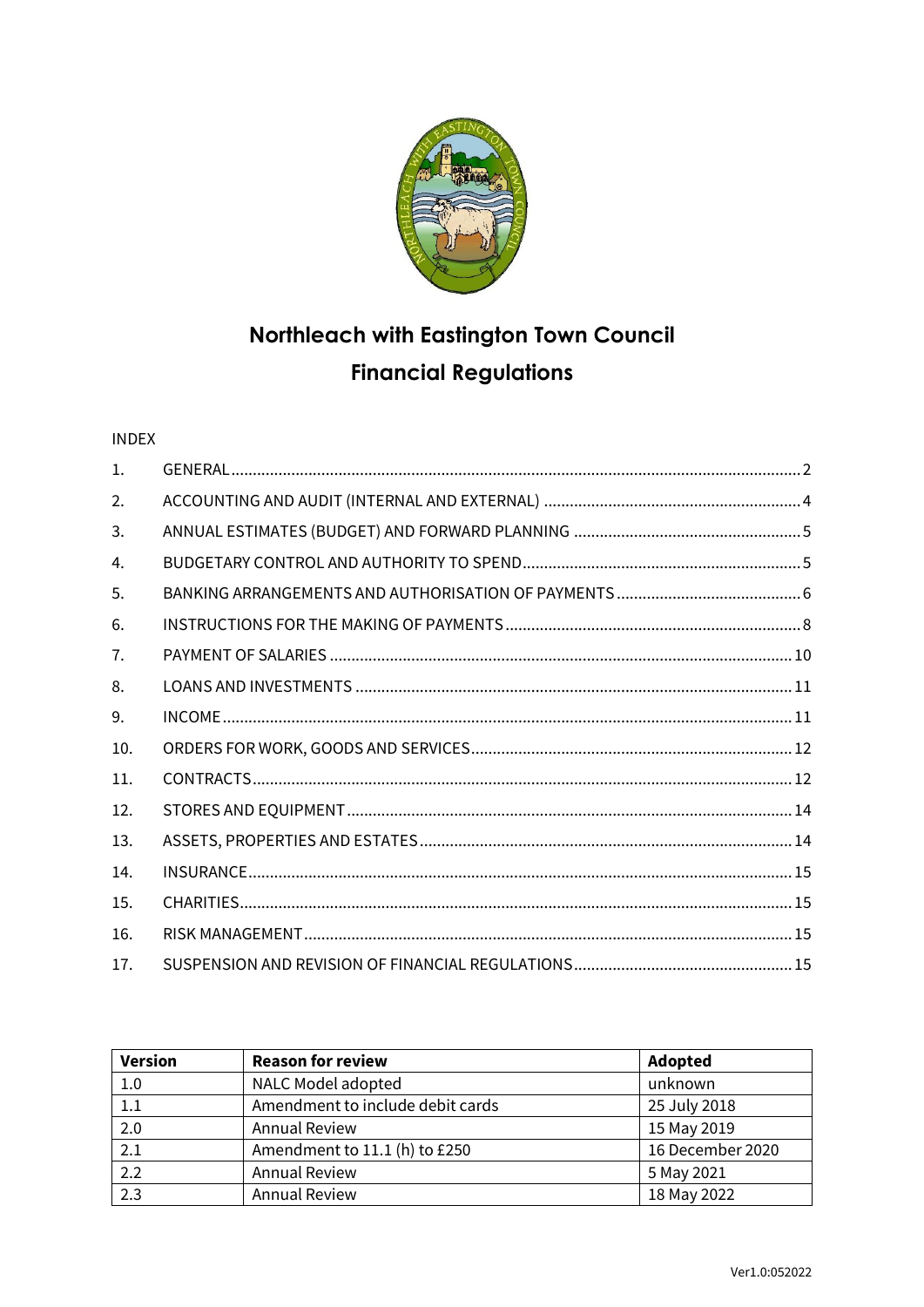## <span id="page-1-0"></span>1. GENERAL

- 1.1. These financial regulations govern the conduct of financial management by the council and may only be amended or varied by resolution of the council. Financial regulations are one of the council's three governing policy documents providing procedural guidance for members and officers. Financial regulations must be observed in conjunction with the council's standing orders and any individual financial regulations relating to contracts.
- 1.2. The council is responsible in law for ensuring that its financial management is adequate and effective and that the council has a sound system of internal control which facilitates the effective exercise of the council's functions, including arrangements for the management of risk.
- 1.3. The council's accounting control systems must include measures:
	- for the timely production of accounts;
	- that provide for the safe and efficient safeguarding of public money;
	- to prevent and detect inaccuracy and fraud; and
	- identifying the duties of officers.
- 1.4. These financial regulations demonstrate how the council meets these responsibilities and requirements.
- 1.5. At least once a year, prior to approving the Annual Governance Statement, the council must review the effectiveness of its system of internal control which shall be in accordance with proper practices.
- 1.6. Deliberate or wilful breach of these Regulations by an employee may give rise to disciplinary proceedings.
- 1.7. Members of Council are expected to follow the instructions within these Regulations and not to entice employees to breach them. Failure to follow instructions within these Regulations brings the office of councillor into disrepute.
- 1.8. The Responsible Financial Officer (RFO) holds a statutory office to be appointed by the council. The Clerk has been appointed as RFO for this council and these regulations will apply accordingly.
- 1.9. The RFO;
	- acts under the policy direction of the council:
	- administers the council's financial affairs in accordance with all Acts, Regulations and proper practices;
	- determines on behalf of the council its accounting records and accounting control systems;
	- ensures the accounting control systems are observed;
	- maintains the accounting records up to date in accordance with proper practices;
	- assists the council to secure economy, efficiency and effectiveness in the use of its resources; and
	- produces financial management information as required by the council.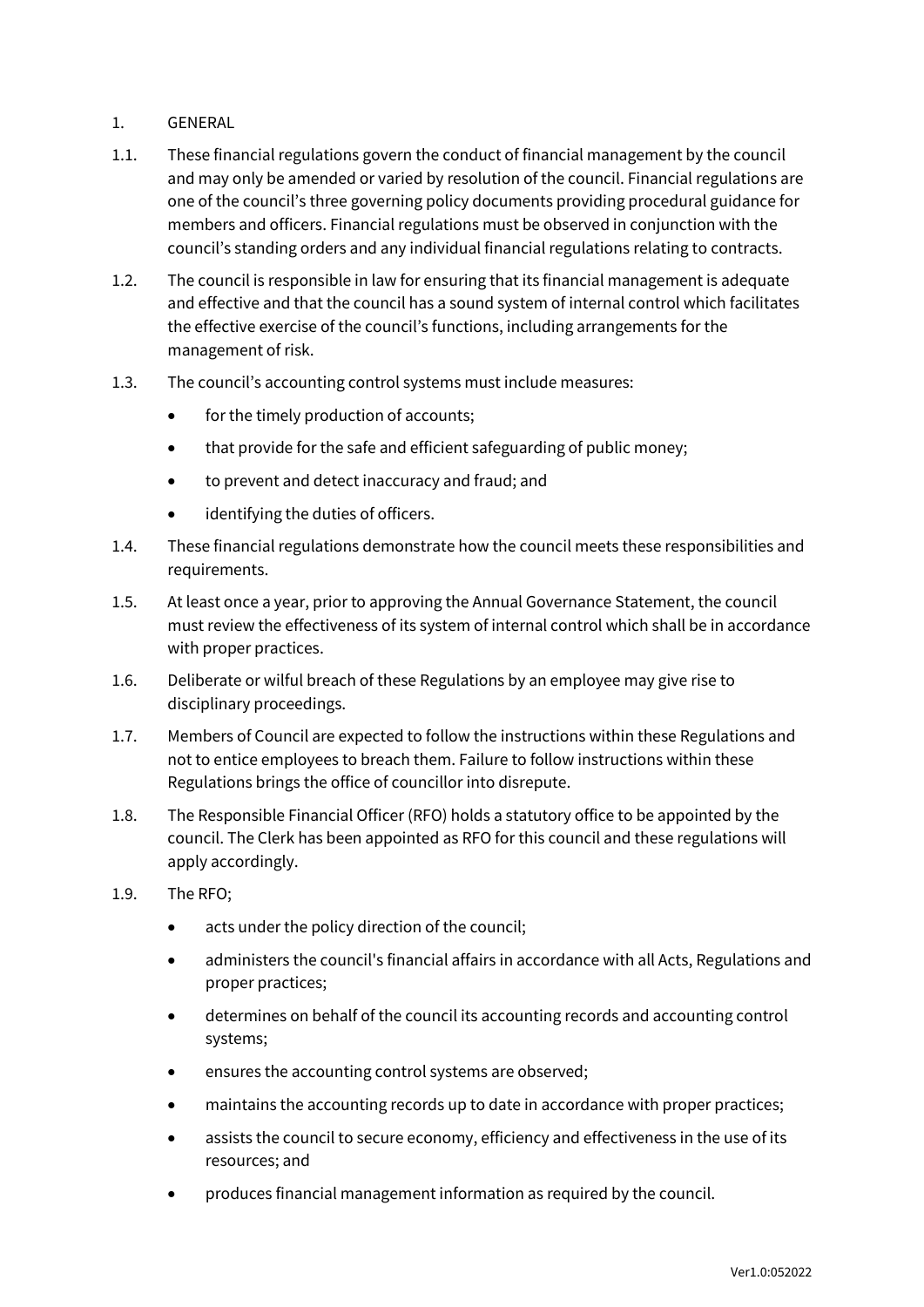- 1.10. The accounting records determined by the RFO shall be sufficient to show and explain the council's transactions and to enable the RFO to ensure that any income and expenditure account and statement of balances, or record of receipts and payments and additional information, as the case may be, or management information prepared for the council from time to time comply with the Accounts and Audit Regulations.
- 1.11. The accounting records determined by the RFO shall in particular contain:
	- entries from day to day of all sums of money received and expended by the council and the matters to which the income and expenditure or receipts and payments account relate;
	- a record of the assets and liabilities of the council; and
	- wherever relevant, a record of the council's income and expenditure in relation to claims made, or to be made, for any contribution, grant or subsidy.
- 1.12. The accounting control systems determined by the RFO shall include:
	- procedures to ensure that the financial transactions of the council are recorded as soon as reasonably practicable and as accurately and reasonably as possible;
	- procedures to enable the prevention and detection of inaccuracies and fraud and the ability to reconstruct any lost records;
	- identification of the duties of officers dealing with financial transactions and division of responsibilities of those officers in relation to significant transactions;
	- procedures to ensure that uncollectable amounts, including any bad debts are not submitted to the council for approval to be written off except with the approval of the RFO and that the approvals are shown in the accounting records; and
	- measures to ensure that risk is properly managed.
- 1.13. The council is not empowered by these Regulations or otherwise to delegate certain specified decisions. In particular any decision regarding:
	- setting the final budget or the precept (council tax requirement);
	- approving accounting statements;
	- approving an annual governance statement;
	- borrowing;
	- writing off bad debts;
	- declaring eligibility for the General Power of Competence; and
	- addressing recommendations in any report from the internal or external auditors,
	- shall be a matter for the full council only.
- 1.14. In addition, the council must:
	- determine and keep under regular review the bank mandate for all council bank accounts;
	- approve any grant or a single commitment in excess of £5000 and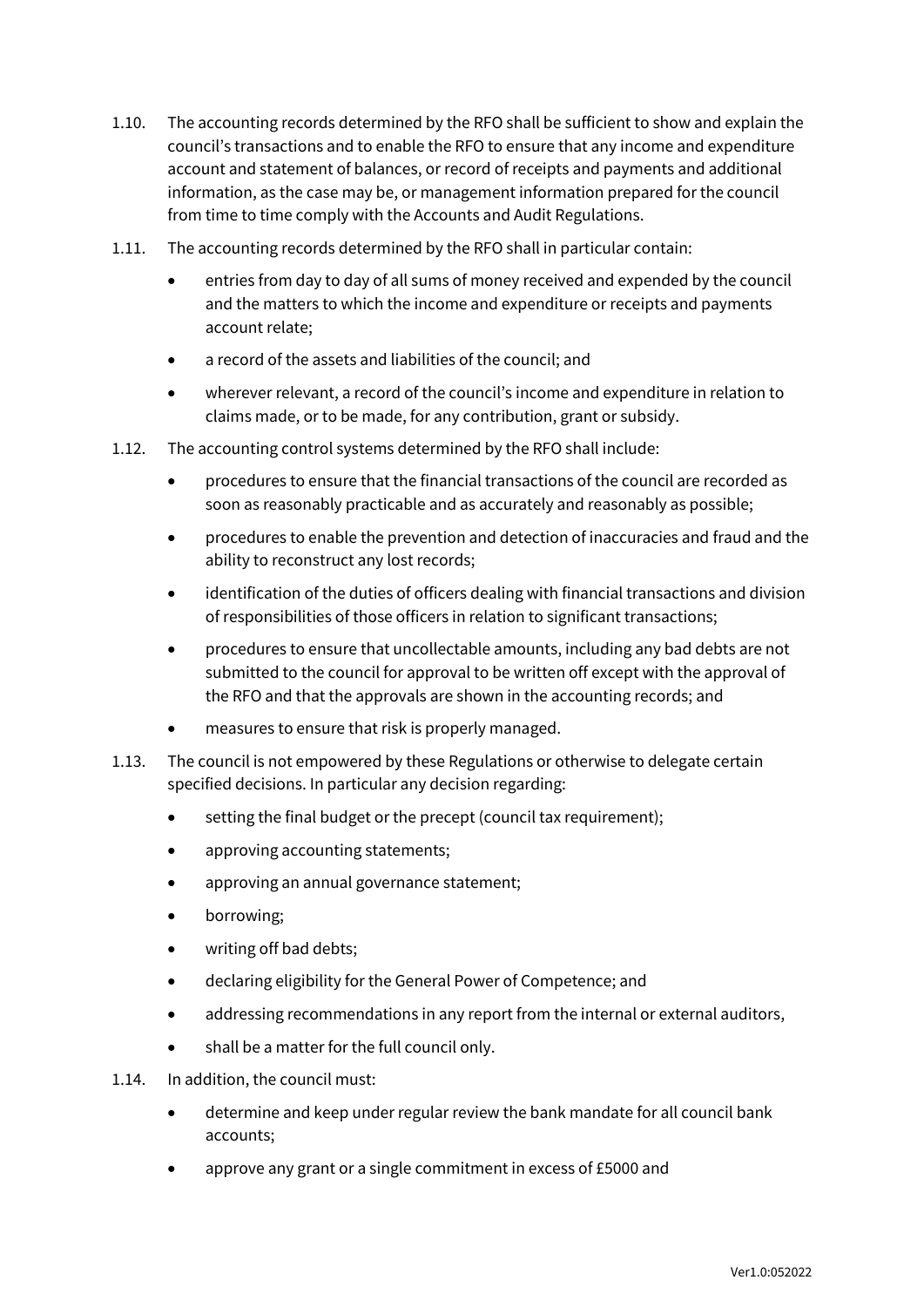- in respect of the annual salary for any employee have regard to recommendations about annual salaries of employees made by the relevant committee in accordance with its terms of reference.
- 1.15. In these financial regulations, references to the Accounts and Audit Regulations or 'the regulations' shall mean the regulations issued under the provisions of section 27 of the Audit Commission Act 1998, or any superseding legislation, and then in force unless otherwise specified.
- 1.16. In these financial regulations the term 'proper practice' or 'proper practices' shall refer to guidance issued i[n Governance and Accountability for Local Councils -](https://www.nalc.gov.uk/library/our-work/jpag/3698-practitioners-guide-2022/file) a Practitioners' [Guide \(England\)](https://www.nalc.gov.uk/library/our-work/jpag/3698-practitioners-guide-2022/file) issued by the Joint Practitioners Advisory Group (JPAG), available from the websites of NALC and the Society for Local Council Clerks (SLCC).

## <span id="page-3-0"></span>2. ACCOUNTING AND AUDIT (INTERNAL AND EXTERNAL)

- 2.1. All accounting procedures and financial records of the council shall be determined by the RFO in accordance with the Accounts and Audit Regulations, appropriate guidance and proper practices.
- 2.2. On a regular basis, at least once in each quarter, and at each financial year end, a member shall be appointed to verify bank reconciliations for all accounts produced by the RFO. The member shall sign the reconciliations and the original bank statements (or similar document) as evidence of verification. This activity shall on conclusion be reported quarterly, including any exceptions, to and noted by the Finance Committee
- 2.3. The RFO shall complete the annual statement of accounts, annual report, and any related documents of the council contained in the Annual Return (as specified in proper practices) as soon as practicable after the end of the financial year and having certified the accounts shall submit them and report thereon to the council within the timescales set by the Accounts and Audit Regulations.
- 2.4. The council shall ensure that there is an adequate and effective system of internal audit of its accounting records, and of its system of internal control in accordance with proper practices. Any officer or member of the council shall make available such documents and records as appear to the council to be necessary for the purpose of the audit and shall, as directed by the council, supply the RFO, internal auditor, or external auditor with such information and explanation as the council considers necessary for that purpose.
- 2.5. The internal auditor shall be appointed by and shall carry out the work in relation to internal controls required by the council in accordance with proper practices.
- 2.6. The internal auditor shall:
	- be competent and independent of the financial operations of the council;
	- report to council in writing, or in person, on a regular basis with a minimum of one annual written report during each financial year;
	- demonstrate competence, objectivity and independence, be free from any actual or perceived conflicts of interest, including those arising from family relationships; and
	- have no involvement in the financial decision making, management or control of the council.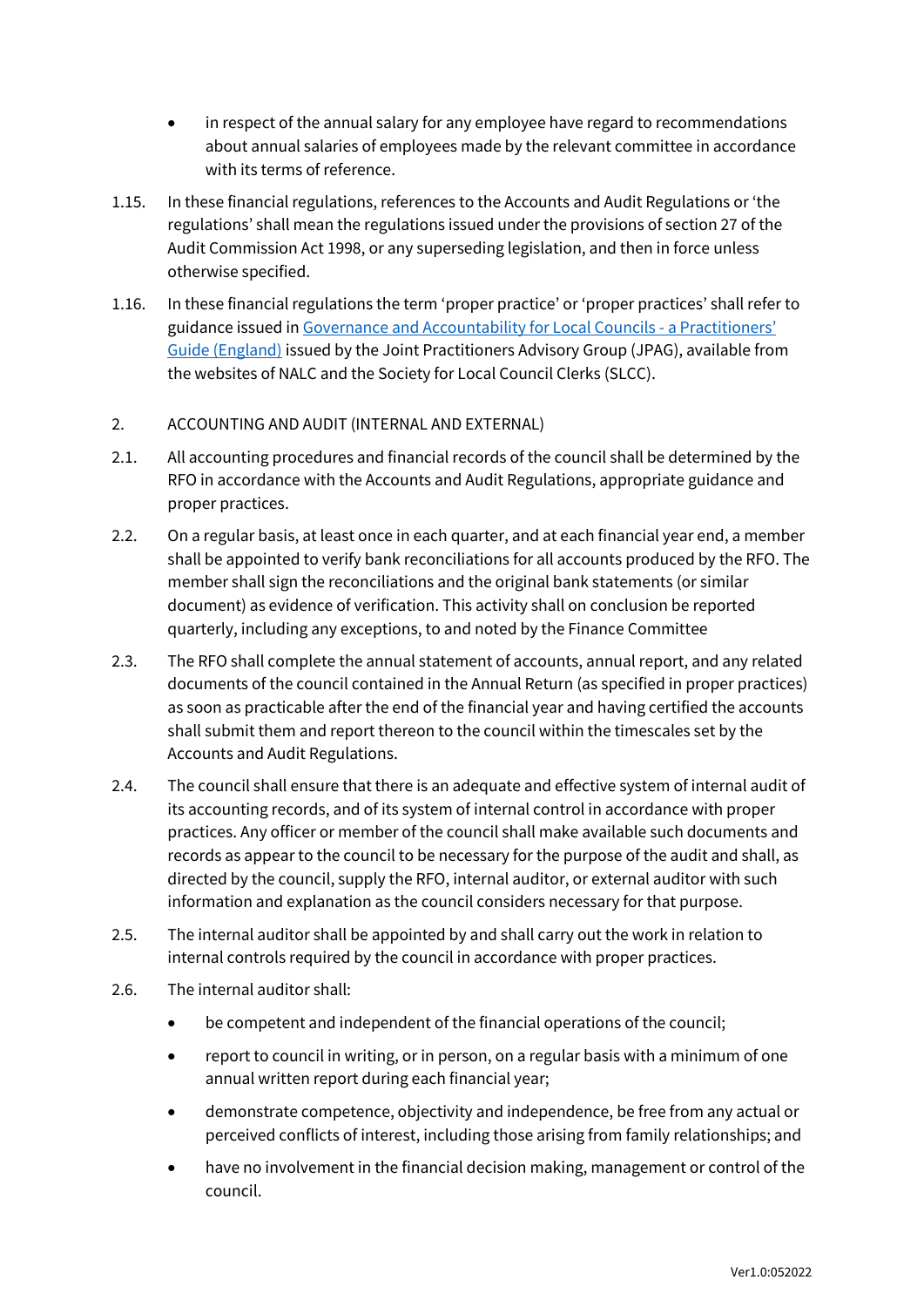- 2.7. Internal or external auditors may not under any circumstances:
	- perform any operational duties for the council;
	- initiate or approve accounting transactions; or
	- direct the activities of any council employee, except to the extent that such employees have been appropriately assigned to assist the internal auditor.
- 2.8. For the avoidance of doubt, in relation to internal audit the terms 'independent' and 'independence' shall have the same meaning as is described in proper practices.
- 2.9. The RFO shall make arrangements for the exercise of electors' rights in relation to the accounts including the opportunity to inspect the accounts, books, and vouchers and display or publish any notices and statements of account required by Audit Commission Act 1998, or any superseding legislation, and the Accounts and Audit Regulations.
- 2.10. The RFO shall, without undue delay, bring to the attention of all councillors any correspondence or report from internal or external auditors.

## <span id="page-4-0"></span>3. ANNUAL ESTIMATES (BUDGET) AND FORWARD PLANNING

- 3.1 Each committee shall review its annual forecast of receipts and payments. Having regard to the forecast, it shall thereafter formulate and submit proposals for the following financial year to the council not later than the end of November each year including any proposals for revising the forecast.
- 3.1. The RFO and Finance Chair must each year, prepare detailed estimates of all receipts and payments including the use of reserves and all sources of funding for the following financial year in the form of a budget to be considered by the Finance Committee and approved by full council no later than the end of January.
- 3.2. The council shall consider annual budget proposals in relation to the council's annual forecast of receipts and payments including recommendations for the use of reserves and sources of funding and update the forecast accordingly.
- 3.3. The council shall fix the precept (council tax requirement), and relevant basic amount of council tax to be levied for the ensuing financial year not later than by the end of January each year. The RFO shall issue the precept to the billing authority and shall supply each member with a copy of the approved annual budget.
- 3.4. The approved annual budget shall form the basis of financial control for the ensuing year.

## <span id="page-4-1"></span>4. BUDGETARY CONTROL AND AUTHORITY TO SPEND

- 4.1. Expenditure on revenue items may be authorised up to the amounts included for that class of expenditure in the approved budget. This authority is to be determined by:
	- the full council for all items over £5000;
	- a duly delegated committee of the council for items over £500; or
	- the Clerk, in conjunction with Chairman of Council or Chairman of the appropriate committee, for any items below £500

Such authority is to be evidenced by a minute at the next relevant meeting.

Contracts may not be disaggregated to avoid controls imposed by these regulations.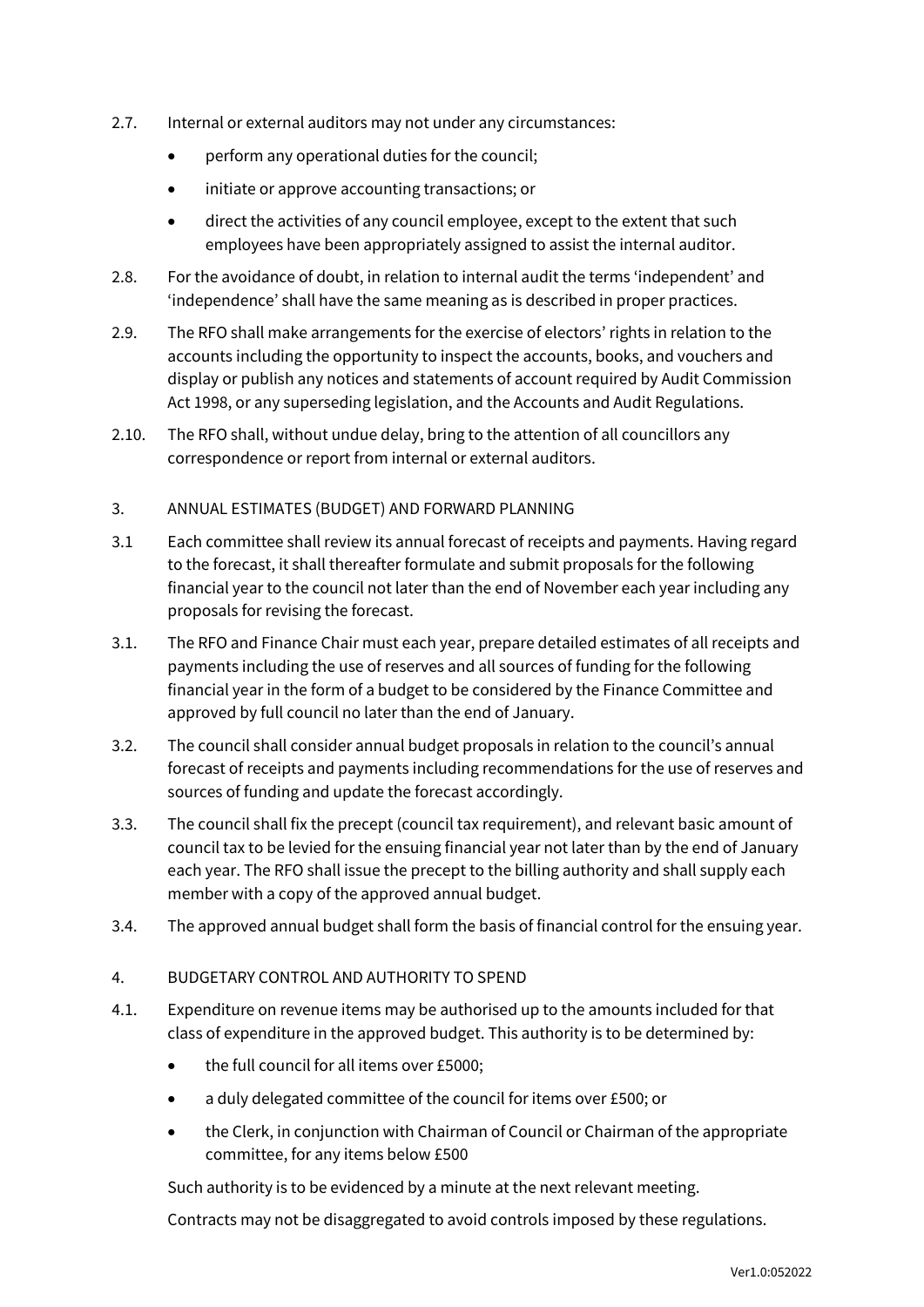- 4.2. No expenditure may be authorised that will exceed the amount provided in the revenue budget for that class of expenditure other than by resolution of the council, or duly delegated committee. During the budget year and with the approval of council having considered fully the implications for public services, unspent and available amounts may be moved to other budget headings or to an earmarked reserve as appropriate ('virement').
- 4.3. Unspent provisions in the revenue or capital budgets for completed projects shall not be carried forward to a subsequent year.
- 4.4. The salary budgets are to be reviewed at least annually in October for the following financial year and such review shall be evidenced by a hard copy schedule signed by the Clerk and the Chairman of Council or Finance committee. The RFO will inform committees of any changes impacting on their budget requirement for the coming year in good time.
- 4.5. In cases of extreme risk to the delivery of council services, the clerk may authorise revenue expenditure on behalf of the council which in the clerk's judgement it is necessary to carry out. Such expenditure includes repair, replacement or other work, whether or not there is any budgetary provision for the expenditure, subject to a limit of  $E$ 500. The Clerk shall report such action to the chairman as soon as possible and to the council as soon as practicable thereafter.
- 4.6. No expenditure shall be authorised in relation to any capital project and no contract entered into or tender accepted involving capital expenditure unless the council is satisfied that the necessary funds are available and the requisite borrowing approval has been obtained.
- 4.7. All capital works shall be administered in accordance with the council's standing orders and financial regulations relating to contracts.
- 4.8. The RFO shall regularly provide the Finance Committee with a statement of receipts and payments to date under each head of the budgets, comparing actual expenditure to the appropriate date against that planned as shown in the budget. These statements are to be prepared at least at the end of each financial quarter and shall show explanations of material variances. For this purpose "material" shall be in excess of £100 or 15% of the budget at the end of the financial year.
- 4.9. Changes in earmarked reserves shall be approved by council as part of the budgetary control process.

## <span id="page-5-0"></span>5. BANKING ARRANGEMENTS AND AUTHORISATION OF PAYMENTS

- 5.1. The council's banking arrangements, including the bank mandate, shall be made by the RFO and approved by the council; banking arrangements may not be delegated to a committee. They shall be regularly reviewed for safety and efficiency.
- 5.2. The RFO shall prepare a schedule of payments requiring authorisation, forming part of the Agenda for the Meeting and, together with the relevant invoices, present the schedule to council or committee. The council / committee shall review the schedule for compliance and, having satisfied itself shall authorise payment by a resolution of the council or committee. A detailed list of all payments shall be disclosed within or as an attachment to the minutes of the meeting at which payment was authorised. Personal payments (including salaries, wages, expenses and any payment made in relation to the termination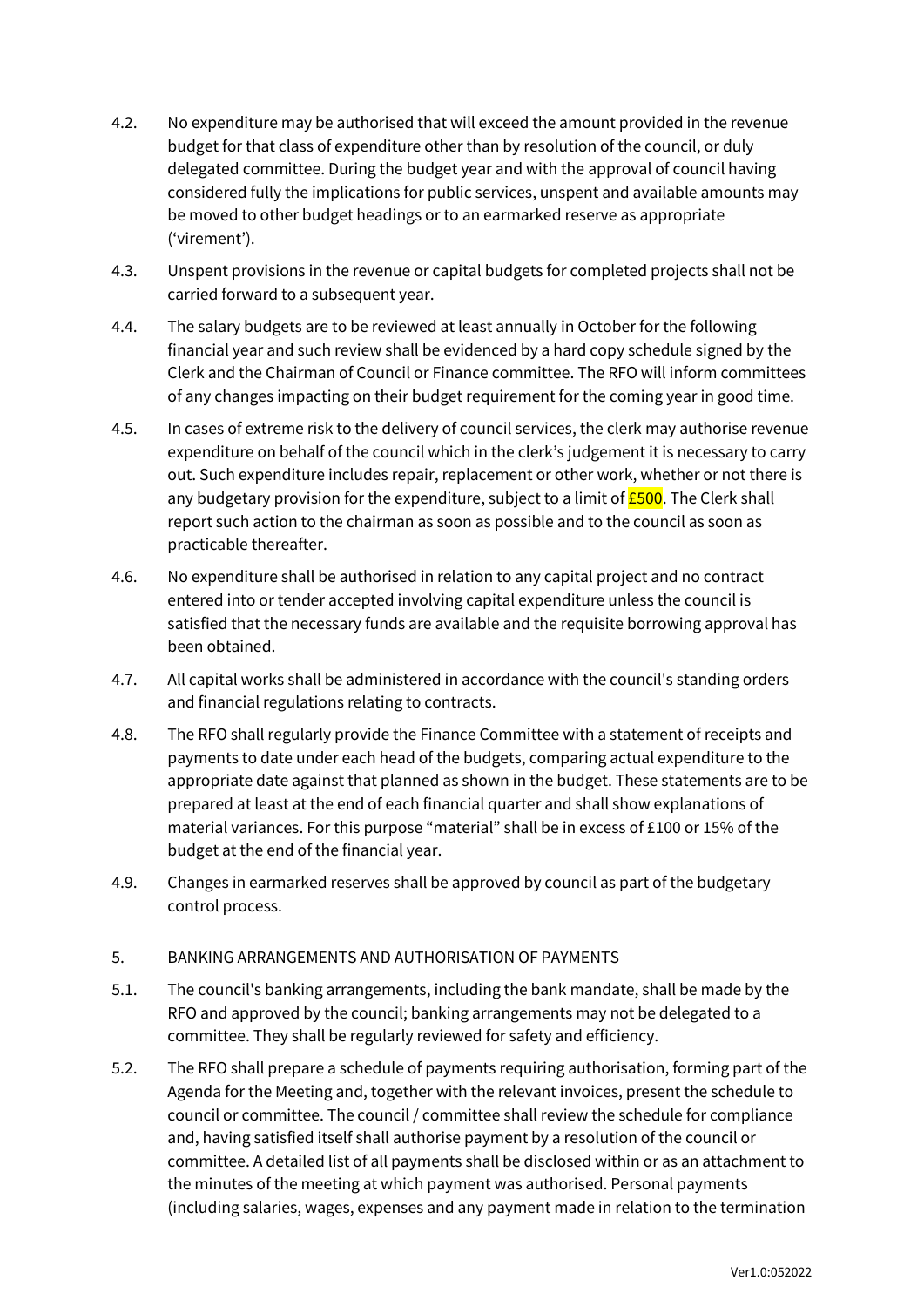of a contract of employment) may be summarised to remove public access to any personal information.

- 5.3. All invoices for payment shall be examined, verified and certified by the RFO to confirm that the work, goods or services to which each invoice relates has been received, carried out, examined and represents expenditure previously approved by the council.
- 5.4. The RFO shall examine invoices for arithmetical accuracy and analyse them to the appropriate expenditure heading. The RFO shall take all steps to pay all invoices submitted, and which are in order, at the next available council or Committee meeting.
- 5.5. The Clerk and RFO shall have delegated authority to authorise the payment of items only in the following circumstances:
	- a) If a payment is necessary to avoid a charge to interest under the Late Payment of Commercial Debts (Interest) Act 1998, and the due date for payment is before the next scheduled Meeting of council, where the Clerk and RFO certify that there is no dispute or other reason to delay payment, provided that a list of such payments shall be submitted to the next appropriate meeting of council.
	- b) An expenditure item authorised under 5.6 below (continuing contracts and obligations) provided that a list of such payments shall be submitted to the next appropriate meeting of council.
	- c) fund transfers within the councils banking arrangements up to the sum of £10,000, provided that a list of such payments shall be submitted to the next appropriate meeting of council.
- 5.6. For each financial year the Clerk and RFO shall draw up a list of due payments which arise on a regular basis as the result of a continuing contract, statutory duty, or obligation (such as but not exclusively) Salaries, PAYE and NI, Superannuation Fund and regular maintenance contracts and the like for which the Finance Committee may authorise payment for the year provided that the requirements of regulation 4.1 (Budgetary Controls) are adhered to, provided also that a list of such payments shall be submitted to the next appropriate meeting of the Finance Committee.
- 5.7. A record of regular payments made under 5.6 above shall be drawn up and be signed by two members on each and every occasion where payment is authorised thus controlling the risk of duplicated payments being authorised and / or made.
- 5.8. In respect of grants a duly authorised committee shall approve expenditure within any limits set by council and in accordance with any policy statement approved by council. Any Revenue or Capital Grant in excess of £1,000 shall before payment, be subject to ratification by resolution of the council.
- 5.9. Members are subject to the Code of Conduct that has been adopted by the council and shall comply with the Code and Standing Orders when a decision to authorise or instruct payment is made in respect of a matter in which they have a disclosable pecuniary or other interest, unless a dispensation has been granted.
- 5.10. The council will aim to rotate the duties of members in these Regulations so that onerous duties are shared out as evenly as possible over time.
- 5.11. Any changes in the recorded details of suppliers, such as bank account records, shall be approved in writing by a Member.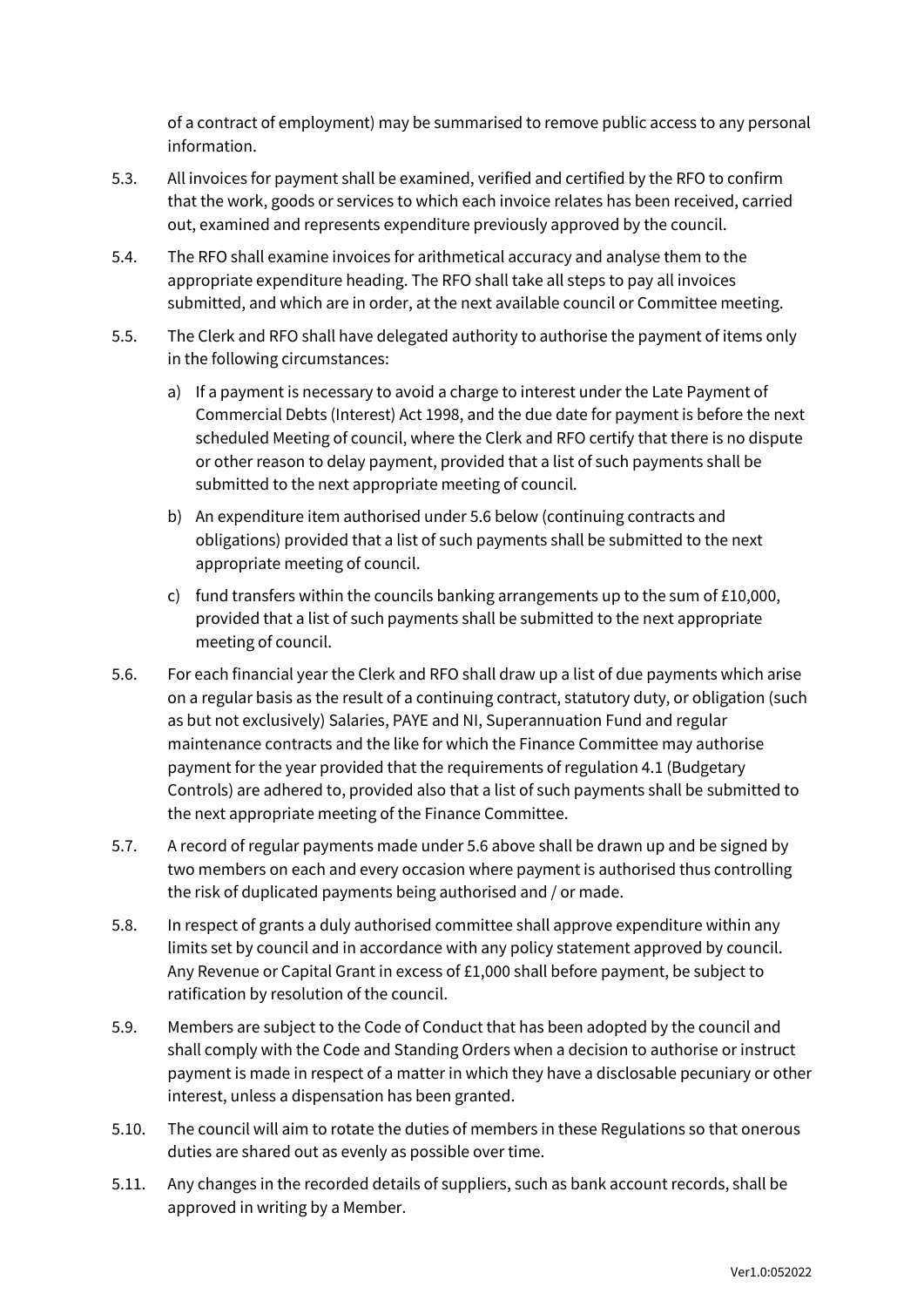#### <span id="page-7-0"></span>6. INSTRUCTIONS FOR THE MAKING OF PAYMENTS

- 6.1. The council will make safe and efficient arrangements for the making of its payments.
- 6.2. Following authorisation under Financial Regulation 5 above, the council, a duly delegated committee or, if so delegated, the Clerk or RFO shall give instruction that a payment shall be made.
- 6.3. All payments shall be effected by cheque, debit card or BACS instructions to the council's bankers, or otherwise, in accordance with a resolution of council or duly delegated committee. Personal credit or debit cards of members or staff shall not be used to pay for purchases except in exceptional circumstances and authorised before any order is placed.
- 6.4. Cheques or orders for payment drawn on the bank account in accordance with the schedule as presented to council or committee shall be signed by two members of council in accordance with a resolution instructing that payment. A member who is a bank signatory, having a connection by virtue of family or business relationships with the beneficiary of a payment, should not, under normal circumstances, be a signatory to the payment in question.
- 6.5. To indicate agreement of the details shown on the cheque or order for payment with the counterfoil and the invoice or similar documentation, the signatories shall each also initial the cheque counterfoil.
- 6.6. Cheques or orders for payment shall not normally be presented for signature other than at a council or committee meeting (including immediately before or after such a meeting). Any signatures obtained away from such meetings shall be reported to the council or Finance Committee at the next convenient meeting.
- 6.7. If thought appropriate by the council, payment for utility supplies (energy, telephone and water) and any National Non-Domestic Rates may be made by variable direct debit provided that the instructions are signed by two members and any payments are reported to council as made. The approval of the use of a variable direct debit shall be renewed by resolution of the Finance Committee at the beginning of each financial year.
- 6.8. If thought appropriate by the council, payment for certain items (principally salaries) may be made by banker's standing order provided that the instructions are signed, or otherwise evidenced by two members are retained and any payments are reported to council as made. The approval of the use of a banker's standing order shall be renewed by resolution of the Finance Committee annually.
- 6.9. If thought appropriate by the council, payment for certain items may be made by debit card or internet banking transfer (BACS) provided that the instructions for each payment are signed, or otherwise evidenced, by two authorised bank signatories, are retained and any payments are reported to council as made.
- 6.10. Where a computer requires use of a personal identification number (PIN) or other password(s), for access to the council's records on that computer, a note shall be made of the PIN and Passwords and shall be handed to and retained by the Administration Assistant in a sealed dated envelope. This envelope may not be opened other than in the presence of two other councillors. After the envelope has been opened, in any circumstances, the PIN and / or passwords shall be changed as soon as practicable. The fact that the sealed envelope has been opened, in whatever circumstances, shall be reported to all members immediately and formally to the next available meeting of the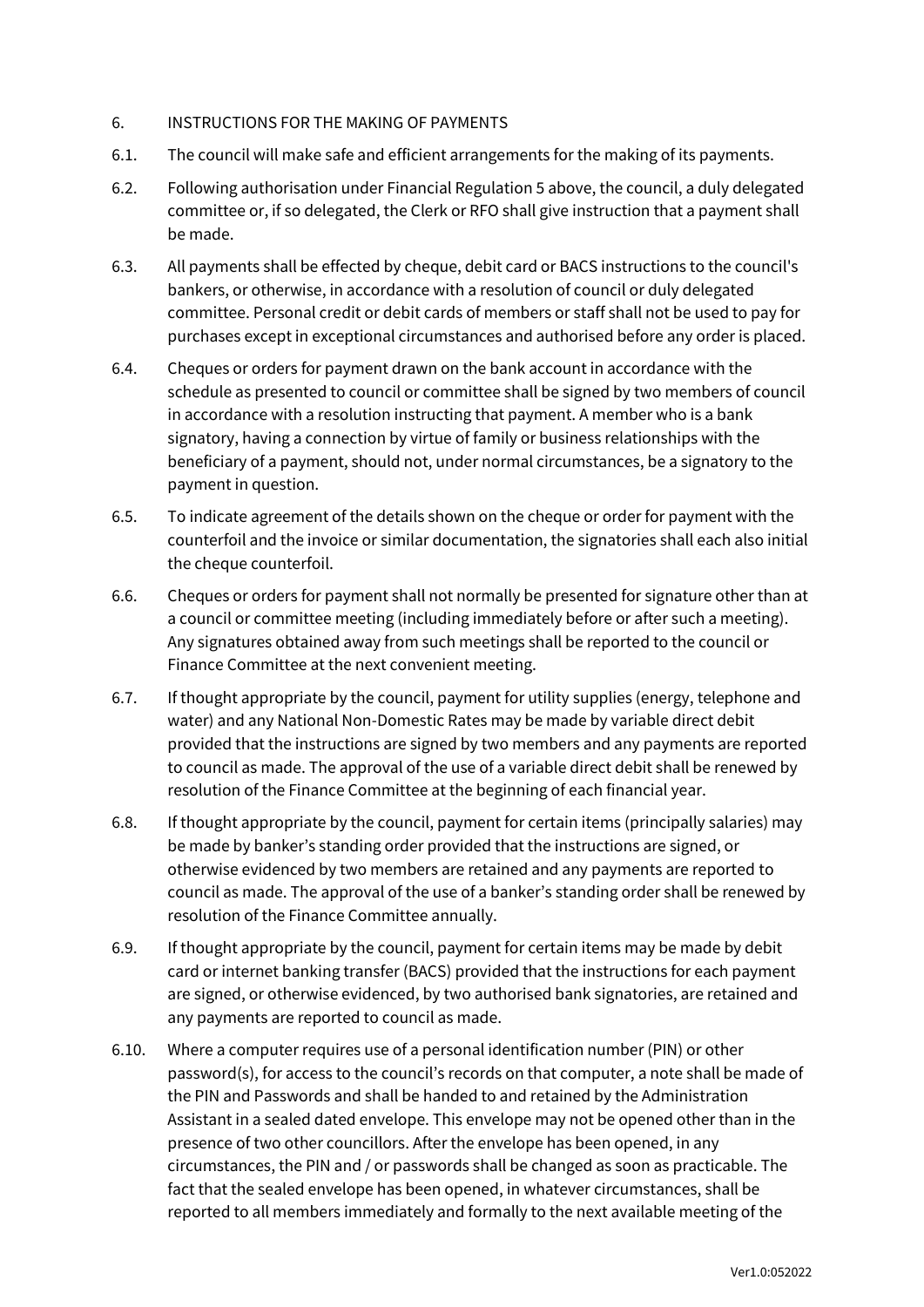council. This will not be required for a member's personal computer used only for remote authorisation of bank payments.

- 6.11. No employee or councillor shall disclose any PIN or password, relevant to the working of the council or its bank accounts, to any person not authorised in writing by the council or a duly delegated committee.
- 6.12. Regular back-up copies of the records on any computer shall be made and shall be stored securely away from the computer in question, and preferably off site.
- 6.13. The council, and any members using computers for the council's financial business, shall ensure that anti-virus, anti-spyware and firewall software with automatic updates, together with a high level of security, is used.
- 6.14. Where internet banking arrangements are made with any bank, the Clerk and RFO shall be appointed as the Service Administrator. The bank mandate approved by the council shall identify that two councillors will be authorised to approve transactions on those accounts. The bank mandate will state clearly the amounts of payments that can be instructed by the use of the Service Administrator alone, or by the Service Administrator with a stated number of approvals.
- 6.15. Access to any internet banking accounts will be directly to the access page (which may be saved under "favourites"), and not through a search engine or e-mail link. Remembered or saved passwords facilities must not be used on any computer used for council banking work. Breach of this Regulation will be treated as a very serious matter under these regulations.
- 6.16. Changes to account details for suppliers, which are used for internet banking may only be changed on written hard copy notification by the supplier and supported by hard copy authority for change signed by two of the councillors and the Clerk and RFO. A programme of regular checks of standing data with suppliers will be followed.
- 6.17. Any debit card issued for use will be specifically restricted to the Clerk/RFO (cardholder) and will also be restricted to a single transaction maximum value of £100 and cumulative monthly transaction maximum value of £500 unless authorised by council or committee in writing before an order is placed.
- 6.18. The Clerk/RFO as cardholder is solely responsible for the safe keeping and usage of the debit card, and for ensuring that the card is not used by others. The personal identification number (PIN) will only be issued to the cardholder and must be kept confidential, and not be shared with other employees or councillors. Lost or stolen cards must be reported to the issuing bank immediately upon discovery that the card is missing and the council must also be informed without delay.
- 6.19. The cardholder is responsible for obtaining and keeping records of all debit card transactions, including a master list and receipts. The receipts will be reconciled monthly with bank statements. Failure to produce transaction receipts may result in the cardholder being held liable for the sum of said transaction(s).
- 6.20. The debit card will only be used to carry out business transactions on behalf of the council and not for any personal purchases. If the cardholder misuses the debit card or fraudulently uses the card, this may result in disciplinary action being taken against them, and the amount of any unauthorised debit card payments will be deducted from their salary.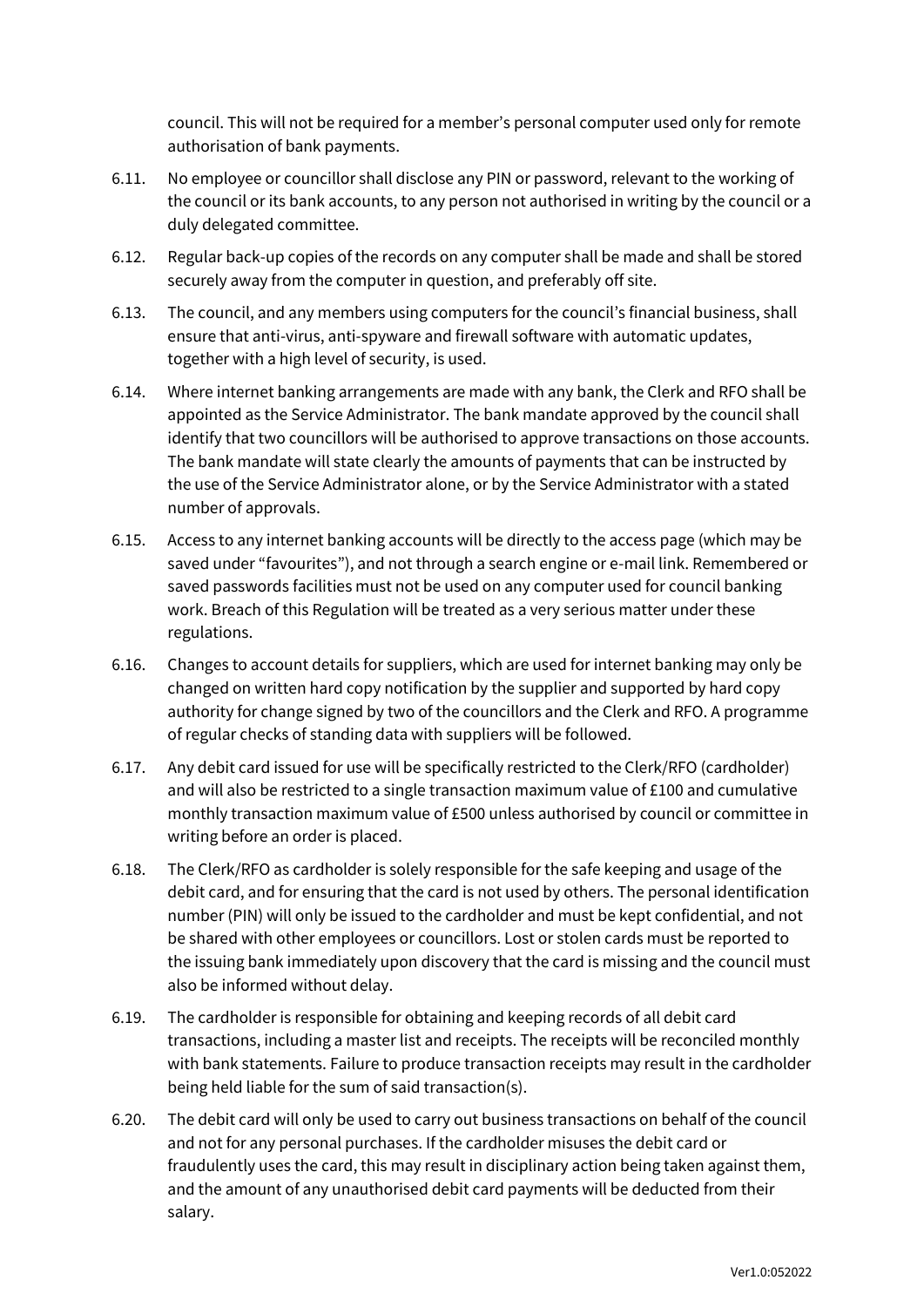- 6.21. In the event that the Clerk/RFO ceases to work for the Council, any debit card issued must be returned and the card destroyed in the presence of two members and the Clerk/RFO. The issuing bank must be advised to cancel the debit card to prevent unauthorised usage.
- 6.22. Cash withdrawals via debit card may only be made to top-up the petty cash account and shall not be made for any other purpose.
- 6.23. The RFO may provide petty cash to officers for the purpose of defraying operational and other expenses. Vouchers for payments made by other staff shall be forwarded to the RFO with a claim for reimbursement.
	- a) The RFO shall maintain a petty cash float of £50 for the purpose of defraying operational and other expenses. Vouchers for payments made from petty cash shall be kept to substantiate the payment. This is to be checked regularly by a councillor as part of the internal checks. The Westwoods Supervisor will also hold a petty cash float of £50 to be checked periodically by the Clerk.
	- b) Income received must not be paid into the petty cash float but must be separately banked, as provided elsewhere in these regulations.
	- c) Payments to maintain the petty cash float shall be shown on the schedule of payments presented to council under 5.2 above.

## <span id="page-9-0"></span>7. PAYMENT OF SALARIES

- 7.1. As an employer, the council shall make arrangements to meet fully the statutory requirements placed on all employers by PAYE and National Insurance legislation. The payment of all salaries shall be made in accordance with payroll records and the rules of PAYE and National Insurance currently operating, and salary rates shall be as agreed by council, or duly delegated committee. The payroll can be outsourced.
- 7.2. Payment of salaries and payment of deductions from salary such as may be required to be made for tax, national insurance and pension contributions, or similar statutory or discretionary deductions must be made in accordance with the payroll records and on the appropriate dates stipulated in employment contracts, as set out in these regulations above.
- 7.3. No changes shall be made to any employee's pay, emoluments, or terms and conditions of employment without the prior consent of the Finance Committee or Town Council.
- 7.4. Each and every payment to employees of net salary and to the appropriate creditor of the statutory and discretionary deductions shall be recorded in a separate confidential record. This confidential record is not open to inspection or review (under the Freedom of Information Act 2000 or otherwise) other than:
	- a) by any councillor who can demonstrate a need to know;
	- b) by the internal auditor;
	- c) by the external auditor; or
	- d) by any person authorised under Audit Commission Act 1998, or any superseding legislation.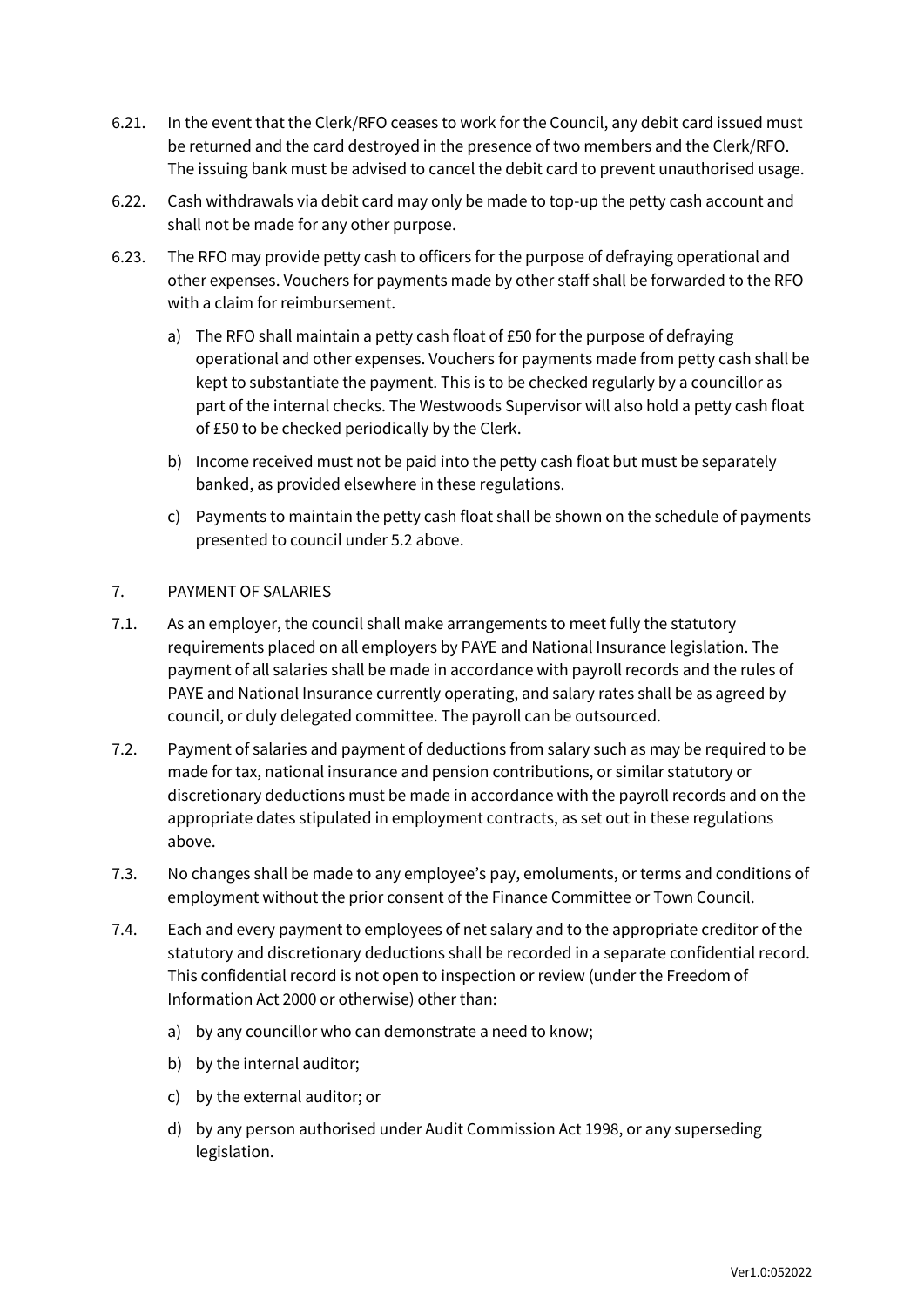- 7.5. The total of such payments in each calendar month shall be reported with all other payments as made as may be required under these Financial Regulations, to ensure that only payments due for the period have actually been paid.
- 7.6. An effective system of personal performance management should be maintained for the senior officers.
- 7.7. Any termination payments shall be supported by a clear business case and reported to the council. Termination payments shall only be authorised by council.
- 7.8. Before employing interim staff the council must consider a full business case.

## <span id="page-10-0"></span>8. LOANS AND INVESTMENTS

- 8.1. All borrowings shall be effected in the name of the council, after obtaining any necessary borrowing approval. Any application for borrowing approval shall be approved by Council as to terms and purpose. The application for borrowing approval, and subsequent arrangements for the loan shall only be approved by full council.
- 8.2. Any financial arrangement which does not require formal borrowing approval from the Secretary of State/Welsh Assembly Government (such as Hire Purchase or Leasing of tangible assets) shall be subject to approval by the full council. In each case a report in writing shall be provided to council in respect of value for money for the proposed transaction.
- 8.3. The council will arrange with the council's banks and investment providers for the sending of a copy of each statement of account to the Chairman of the council at the same time as one is issued to the Clerk or RFO.
- 8.4. All loans and investments shall be negotiated in the name of the council and shall be for a set period in accordance with council policy.
- 8.5. The council shall consider the need for an Investment Strategy and Policy which, if drawn up, shall be in accordance with relevant regulations, proper practices and guidance. Any Strategy and Policy shall be reviewed by the council at least annually.
- 8.6. All investments of money under the control of the council shall be in the name of the council.
- 8.7. All investment certificates and other documents relating thereto shall be retained in the custody of the RFO.
- 8.8. Payments in respect of short term or long term investments, including transfers between bank accounts held in the same bank, or branch, shall be made in accordance with Regulation 5 (Authorisation of payments) and Regulation 6 (Instructions for payments).
- <span id="page-10-1"></span>9. INCOME
- 9.1. The collection of all sums due to the council shall be the responsibility of and under the supervision of the RFO and Westwoods Supervisor.
- 9.2. Particulars of all charges to be made for work done, services rendered or goods supplied shall be agreed annually by the council, notified to the RFO and the RFO shall be responsible for the collection of all accounts due to the council.
- 9.3. The council or relevant department will review all fees and charges at least annually.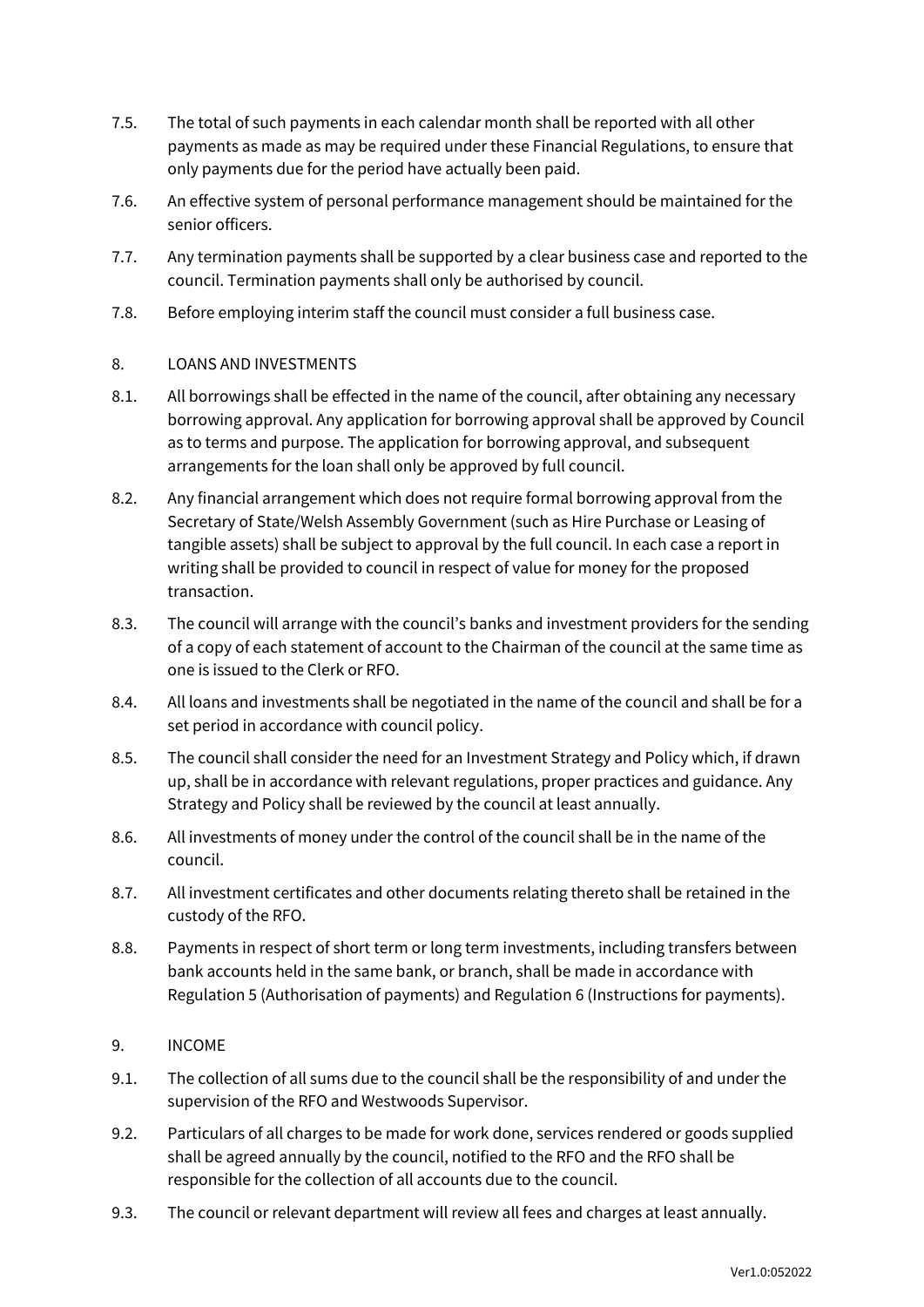- 9.4. Any sums found to be irrecoverable and any bad debts shall be reported to the council and shall be written off in the year.
- 9.5. All sums received on behalf of the council shall be banked intact as directed by the RFO. In all cases, all receipts shall be deposited with the council's bankers with such frequency as the RFO considers necessary.
- 9.6. The origin of each receipt shall be entered on the paying-in slip.
- 9.7. Personal cheques shall not be cashed out of money held on behalf of the council.
- 9.8. The RFO shall promptly complete any VAT Return that is required. Any repayment claim due in accordance with VAT Act 1994 section 33 shall be made at least annually coinciding with the financial year end.
- 9.9. Where any significant sums of cash are regularly received by the council, the RFO shall take such steps as are agreed by the council to ensure that more than one person is present when the cash is counted in the first instance, that there is a reconciliation to some form of control such as ticket issues, and that appropriate care is taken in the security and safety of individuals banking such cash.
- 9.10. Any income arising which is the property of a charitable trust shall be paid into a charitable bank account. Instructions for the payment of funds due from the charitable trust to the council (to meet expenditure already incurred by the authority) will be given by the Managing Trustees of the charity meeting separately from any council meeting (see also Regulation 15 below).

## <span id="page-11-0"></span>10. ORDERS FOR WORK, GOODS AND SERVICES

- 10.1. An official order or letter shall be issued for all work, goods and services unless a formal contract is to be prepared or an official order would be inappropriate. Copies of orders shall be retained.
- 10.2. All Orders shall be raised by the RFO.
- 10.3. All members and officers are responsible for obtaining value for money at all times. An officer issuing an official order shall ensure as far as reasonable and practicable that the best available terms are obtained in respect of each transaction, usually by obtaining three or more quotations or estimates from appropriate suppliers, subject to any de minimis provisions in Regulation 11.1 below.
- 10.4. A member may not issue an official order or make any contract on behalf of the council.
- 10.5. The RFO shall verify the lawful nature of any proposed purchase before the issue of any order, and in the case of new or infrequent purchases or payments, the RFO shall ensure that the statutory authority shall be reported to the meeting at which the order is approved so that the minutes can record the power being used.

## <span id="page-11-1"></span>11. CONTRACTS

- 11.1. Procedures as to contracts are laid down as follows:
	- a) Every contract shall comply with these financial regulations, and no exceptions shall be made otherwise than in an emergency provided that this regulation need not apply to contracts which relate to items (i) to (vi) below: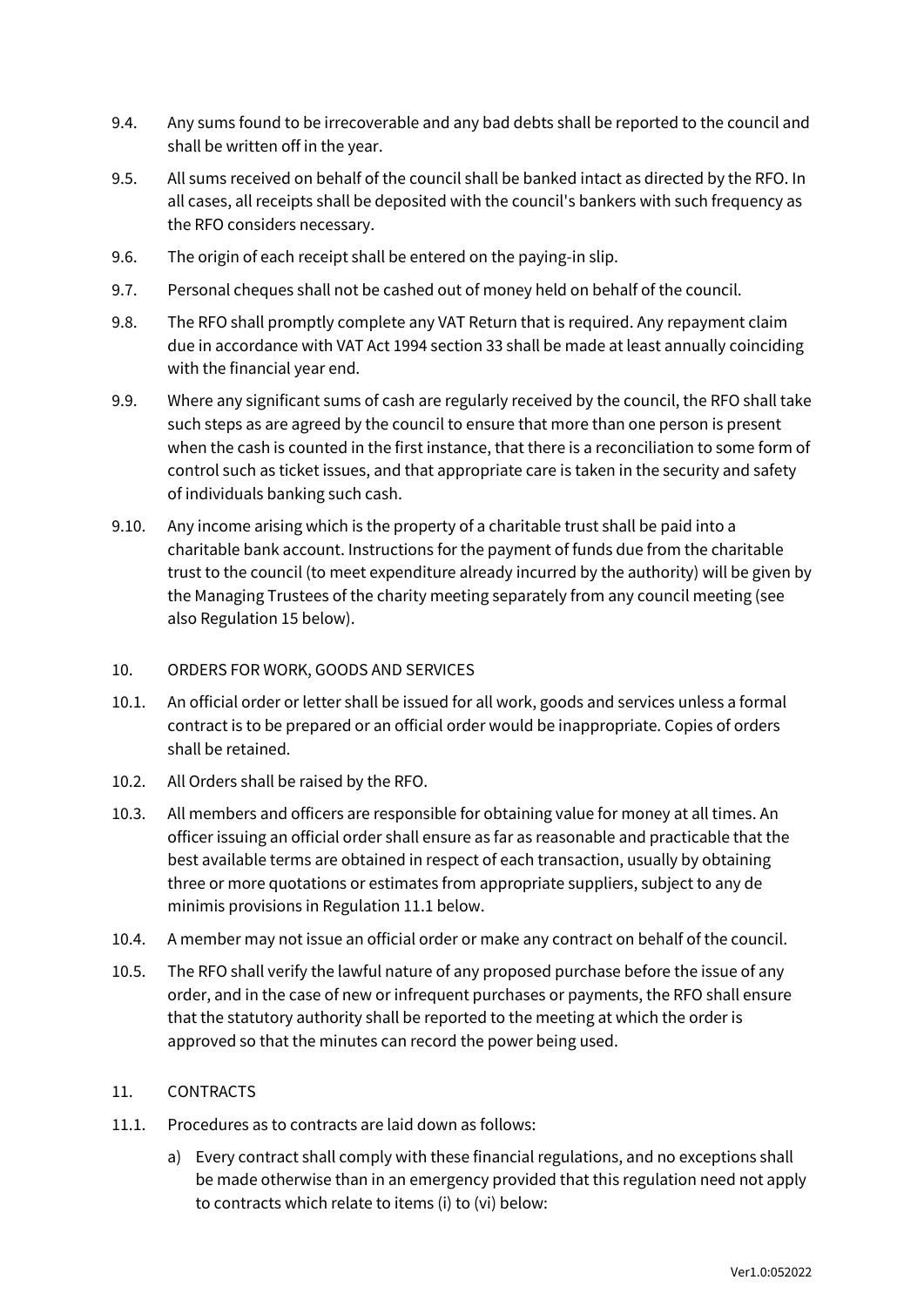- i. for the supply of gas, electricity, water, sewerage and telephone services;
- ii. for specialist services such as are provided by solicitors, accountants, surveyors and planning consultants;
- iii. for work to be executed or goods or materials to be supplied which consist of repairs to or parts for existing machinery or equipment or plant;
- iv. for work to be executed or goods or materials to be supplied which constitute an extension of an existing contract by the council;
- v. for additional audit work of the external auditor up to an estimated value of £500 (in excess of this sum the Clerk and RFO shall act after consultation with the Chairman and Vice Chairman of council); and
- vi. for goods or materials proposed to be purchased which are proprietary articles and / or are only sold at a fixed price.
- b) Where the council intends to procure or award a public supply contract, public service contract or public works contract as defined by The Public Contracts Regulations 2015 ("the Regulations") which is valued at £25,000 or more, the council shall comply with the relevant requirements of the Regulations .
- c) The full requirements of The Regulations, as applicable, shall be followed in respect of the tendering and award of a public supply contract, public service contract or public works contract which exceed thresholds in The Regulations set by the Public Contracts Directive 2014/24/EU (which may change from time to time).
- d) When applications are made to waive financial regulations relating to contracts to enable a price to be negotiated without competition the reason shall be embodied in a recommendation to the council.
- e) Such invitation to tender shall state the general nature of the intended contract and the Clerk shall obtain the necessary technical assistance to prepare a specification in appropriate cases. The invitation shall in addition state that tenders must be addressed to the Clerk in the ordinary course of post. Each tendering firm shall be supplied with a specifically marked envelope in which the tender is to be sealed and remain sealed until the prescribed date for opening tenders for that contract.
- f) All sealed tenders shall be opened at the same time on the prescribed date by the Clerk in the presence of at least one member of council.
- g) Any invitation to tender issued under this regulation shall be subject to Standing Orders and shall refer to the terms of the Bribery Act 2010.
- h) When it is to enter into a contract of less than £25,000 in value for the supply of goods or materials or for the execution of works or specialist services other than such goods, materials, works or specialist services as are excepted as set out in paragraph (a) the Clerk or RFO shall obtain 3 quotations (priced descriptions of the proposed supply); where the value is below £3,000 and above £250 the Clerk or RFO shall strive to obtain 3 estimates. Otherwise, Regulation 10.3 above shall apply.
- i) The council shall not be obliged to accept the lowest or any tender, quote or estimate.
- j) Should it occur that the council, or duly delegated committee, does not accept any tender, quote or estimate, the work is not allocated and the council requires further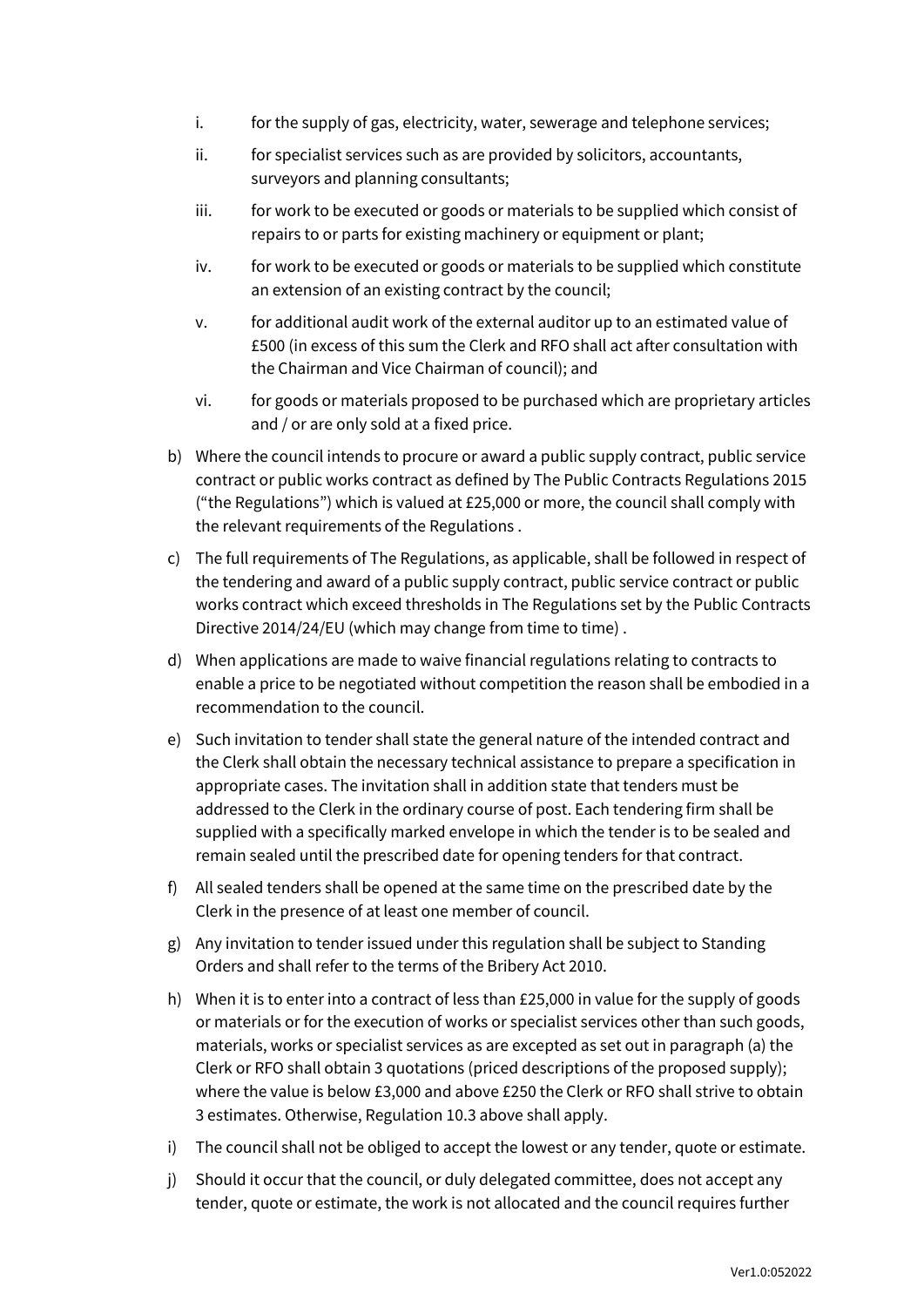pricing, provided that the specification does not change, no person shall be permitted to submit a later tender, estimate or quote who was present when the original decision-making process was being undertaken.

#### <span id="page-13-0"></span>12. STORES AND EQUIPMENT

- 12.1. The officer in charge of each section shall be responsible for the care and custody of stores and equipment in that section.
- 12.2. Delivery notes shall be obtained in respect of all goods received into store or otherwise delivered and goods must be checked as to order and quality at the time delivery is made.
- 12.3. Stocks shall be kept at the minimum levels consistent with operational requirements.
- 12.4. The Westwoods Supervisor shall be responsible for periodic checks of stocks and stores at least annually

#### <span id="page-13-1"></span>13. ASSETS, PROPERTIES AND ESTATES

- 13.1. The Clerk shall make appropriate arrangements for the custody of all title deeds and Land Registry Certificates of properties held by the council. The RFO shall ensure a record is maintained of all properties held by the council, recording the location, extent, plan, reference, purchase details, nature of the interest, tenancies granted, rents payable and purpose for which held in accordance with Accounts and Audit Regulations.
- 13.2. No tangible moveable property shall be purchased or otherwise acquired, sold, leased or otherwise disposed of, without the authority of the council, together with any other consents required by law, save where the estimated value of any one item of tangible movable property does not exceed £250.
- 13.3. No real property (interests in land) shall be sold, leased or otherwise disposed of without the authority of the council, together with any other consents required by law. In each case a report in writing shall be provided to council in respect of valuation and surveyed condition of the property (including matters such as planning permissions and covenants) together with a proper business case (including an adequate level of consultation with the electorate).
- 13.4. No real property (interests in land) shall be purchased or acquired without the authority of the full council. In each case a report in writing shall be provided to council in respect of valuation and surveyed condition of the property (including matters such as planning permissions and covenants) together with a proper business case (including an adequate level of consultation with the electorate).
- 13.5. Subject only to the limit set in Regulation 13.2 above, no tangible moveable property shall be purchased or acquired without the authority of the full council. In each case a report in writing shall be provided to council with a full business case.
- 13.6. The RFO shall ensure that an appropriate and accurate Register of Assets and Investments is kept up to date. The continued existence of tangible assets shown in the Register shall be verified at least annually, possibly in conjunction with a health and safety inspection of assets.